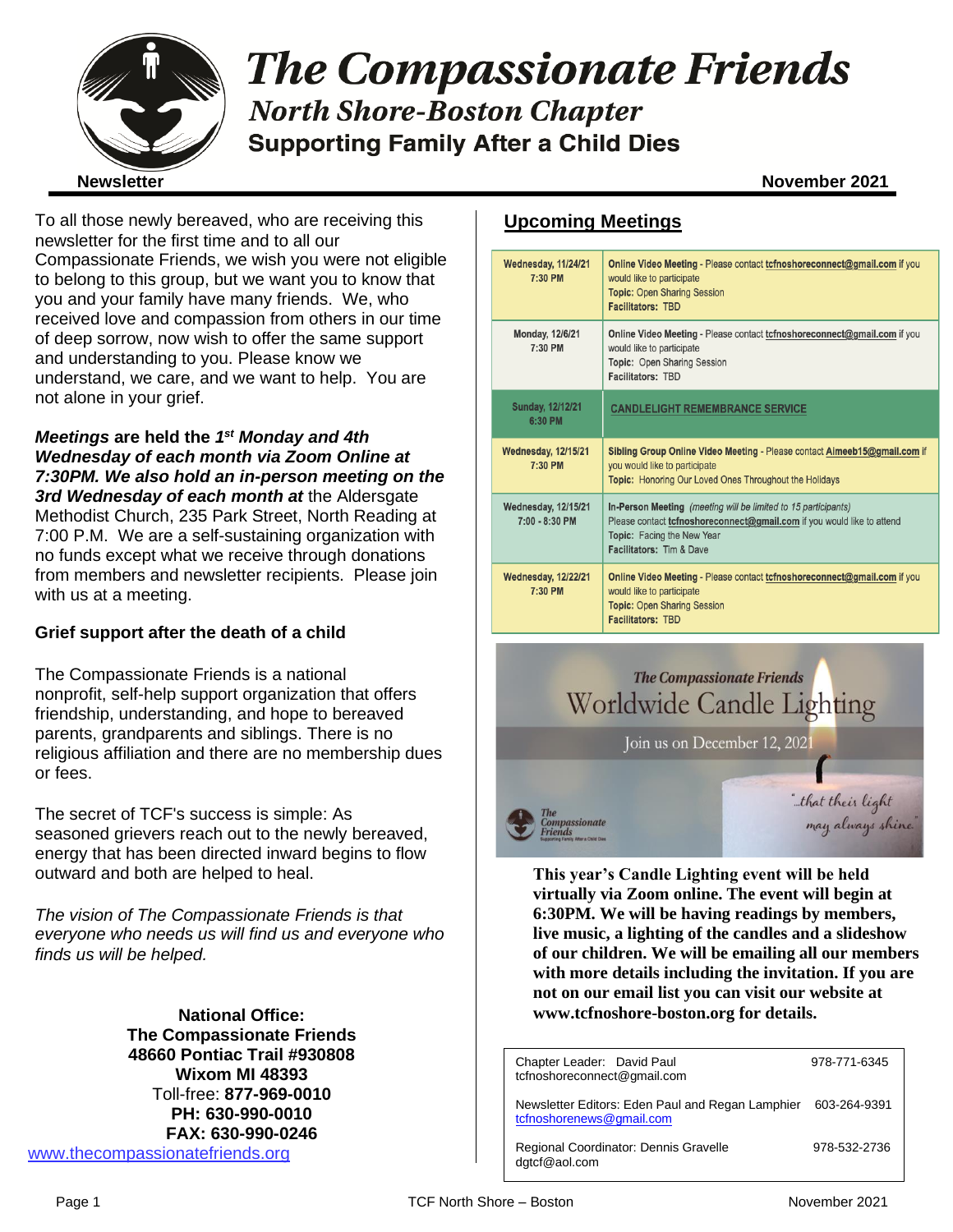### **NICHOLAS RYAN AMIRAULT**

In memory of our dearest Nicholas

14 years without you, your smile and your hugs has been a struggle, but we know you are keeping an eye on all of us and that makes each day a little bit easier.

Love you, miss you… forever Dad, Mom, Holly and family

*-and-*

#### **JAMES ARTHUR KIRIAKOS**

In Memory of Jimmy

It's sometimes hard to know why some things happen as they do for so much Joy and Happiness was centered around you It seems so hard to comprehend that you're no longer here but all the HAPPY MEMORIES will help to keep you near You're thought about with pride JIMMY with each mention of your name death cannot change a single thing the LOVE will still remain

Love, Your Family & Friends

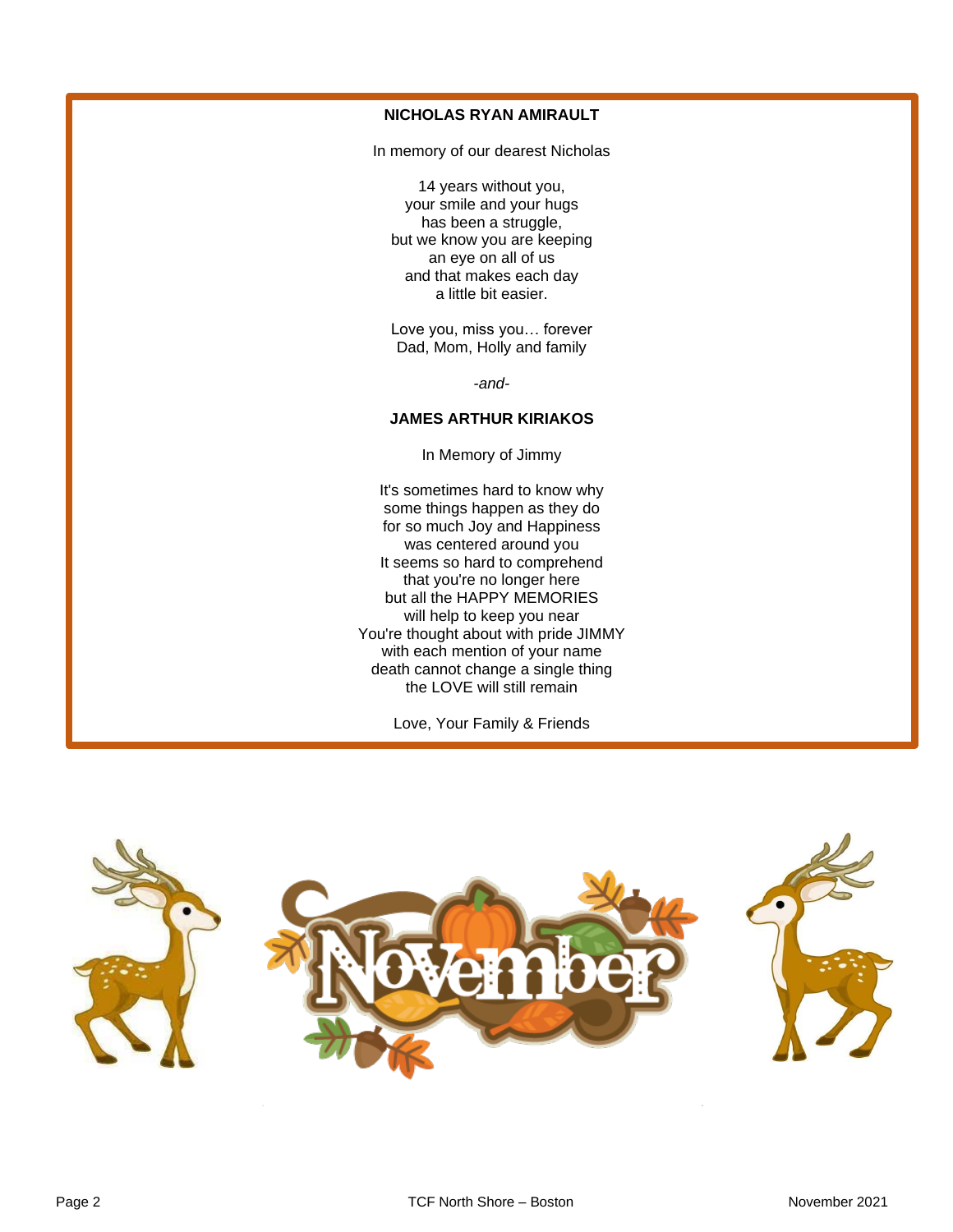## NOVEMBER AGAIN By Pat Dodge

Leaves are turning the shades of autumn then falling, one by one,<br>to the misted ground below. Summer flowers have faded and<br>died. The sun hides behind dark and to the misted ground below. Summer flowers have faded and dreary clouds.

It is November again.

**thoughts of Thanksgiving together?**<br>The amall of wead burning This is the month you left us.<br>And all the warm glow of November Was it so long ago that this month brought warm The smell of wood burning, walks in the nippy air? This is the month you left us. went with you.

 Ready to burst into beautiful shades All that remains are the chrysanthemums planted in a special memorial garden for you.

They symbolize one more year<br>without you. But our love has not of yellow and orange. They symbolize one more year diminished.



By Genesee Gentry – TCF Marin County, CA

the thought of being thankful fills my heart with dread. they'll all be feigning gladness not a word about her said. these heavy shrouds of blackness enveloping my soul, pervasive, throat-catching, writhe in me, and coil.

i must, i must acknowledge, just express her name, so all sitting at the table,

know i'm thankful that she came. though she's gone from us forever and we mourn to see her face,

not a minute of her living

would her death ever replace.

so i stop the cheerful gathering, though my voice quivers, shakes, make a toast to all her living. that small tribute's all it takes.



"Where there are no words... know the silences are carrying the thoughts and prayers of all who love you."

-Dawn Dais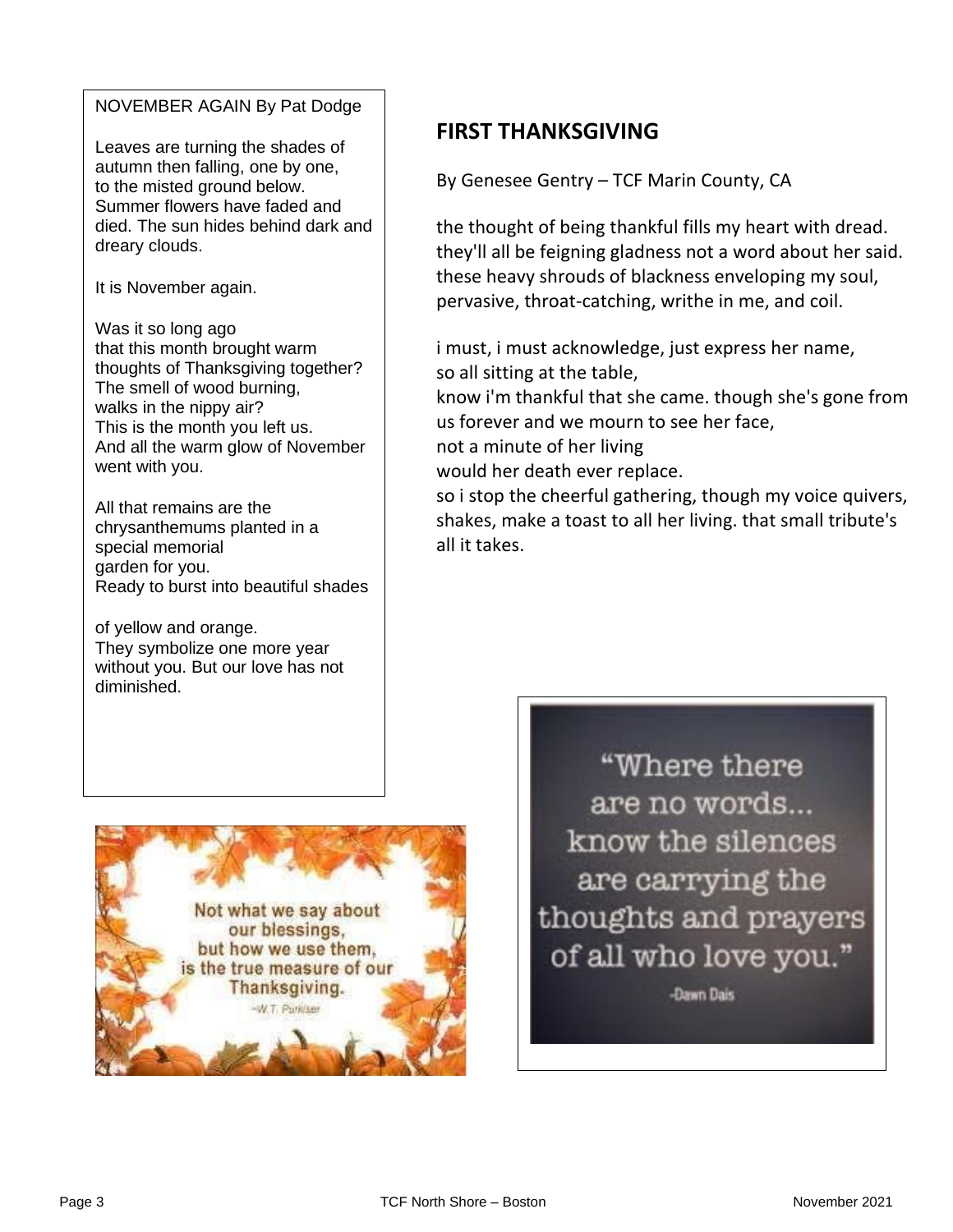## REBUILDING YOUR LIFE ONE PIECE AT A TIME By Stephanie Elson

 Death, especially unexpected death, changes one's life in ways that cannot be anticipated. With the death of  someone close, one's world is forever changed.

 One analogy I have found myself using with clients is the following: If you were to imagine the day before  your loved one died, there was an intact picture of your life. The picture may not have been perfect, but it was tnere and it made sense. There was a beginning, a middle and an expected end. With death comes th<br>destruction of that picture. It is as if the picture is taken out of your hands, smashed to the ground in a  thousand pieces and then some of the most treasured pieces are forever taken away. there and it made sense. There was a beginning, a middle and an expected end. With death comes the

 The challenge with grief is to then take all of those pieces which are left and attempt to make a new picture. The picture of the life you once had is impossible to recreate, as much as one may try, it cannot be recreated<br>with pieces missing. A new picture must be essembled with the pieces that are left and with new pieces that with pieces missing. A new picture must be assembled with the pieces that are left and with new pieces that<br>are picked up along the way. are picked up along the way.

 The process of putting the pieces back together is one that often feels chaotic and confusing. It may In the process of patting the process stack together to one that chemically shadily and companing it may sometimes be surprising to find out how much thinking is involved in the grief process. thoughts bounce around trying to connect what was with what is and struggle to make sense out of what seems to be<br>incomprehensible. incomprehensible.

ννιτη eacn piece, τηe pereaved, τητοugn τηaι and error, τιnd wnere eacn piece pelongs or even if it pelongs at<br>all. This process is different for every person and does not adhere to any kind of timeline. This (what feels endless) thinking is the work that grief demands; it is the creation of a new picture of your life created one<br>niese at a time  With each piece, the bereaved, through trial and error, find where each piece belongs or even if it belongs at piece at a time.

 Let him step to the music which he hears, however measured or far away." – Henry David Thoreau<br>(1817-1862) "If a man does not keep pace with his companion, perhaps it is because he hears a different drummer. (1817-1862)



## **Candles in the Night**

Candles flame in darkness, flicker, steadily glow, bringing light from shadows and help to soothe me so.

My daughter, like the candles, gave my life true light. I use the candle's beacon to connect us in the night.

As I light the candles, my wish and my request is that she'll see my signal and know my love's expressed.

As her light joins my lights, our worlds touch and flame. As I snuff out the candles, I softly say her name.

Genesse Bourdeau Gentry from *Stars in the Deepest – After the Death of a Child*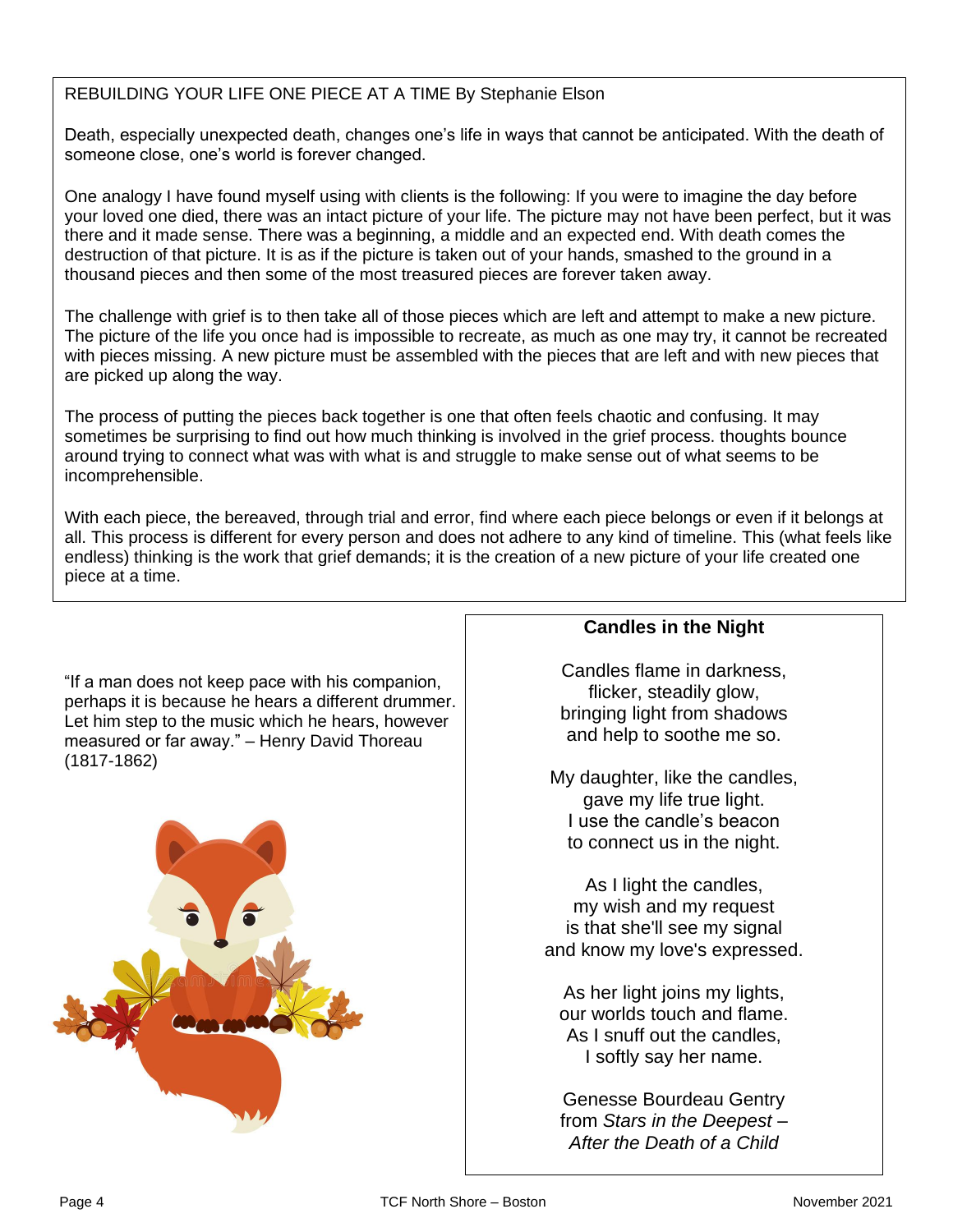## *Our Children Remembered*

## **२<sup>२</sup>? November Birthdays**

AJ Ryan son of Shirley Loranger Cadyn Nathaniel Douglas son of Cheryl Coss and Andre Douglas Gregory Stames son of Donna Bouley Amy Elizabeth Palmetier daughter of Judy & Joe Palmetier James Kimball Carlsen son of Kathy Carlsen Maxwell O'Hanlon son of Brady and Kim O'Hanlon Amanda L Dick daughter of Kathy Nelson Christopher Muraca son of Maria Muraca Brittany Lynn McCauley Daughter of Nancy and Patrick McCauley Jon James McGlinchey son of Jim and Laureen McGlinchey Ethan Henry Lamphier son of Regan Burke and Bill Lamphier Jared Linzey son of Sharyn & Tom Linzey Michael Gannon sibling of Alice and Gil Costa Philip Everett Reddy son of Phil Reddy Michael Gannon Sibling of Alice and Gil Costa

## **Proposition** Birthday

Kayla Anne Bell Daughter of Stephen and Paulette Bell

#### 合作 **November Angel Dates**

Christina Laura-Ann Saviano Daughter of Laurie Saviano Daniel M. Scafidi son of Martin and Barbara Scafidi / stepson of Sandra Scafidi Talia Rose Ronga daughter of Debra Ronga Jimmy Kiriakos son of Sandy Tsakirgis Thomas "Scott" Gray son of Laura Gray Madigan Drummond daughter of David Drummond George Silva son/stepson of Ester and Bob Boulanger Steven Kaminski son of Joanne Kaminski Ryan Liam Teague son of Susan Teague Joey Brancato son of Andy Brancato Marc Ouellette son of Donna Marcotte and Bob Ouellette Robert Troiano son of Karen Troiano Stanley Parsons son of Laura Desisto Cary Thabet son of Sheila Khaire Thabet Marc Donovan son of Carol and Neil MacDonald Michael Sawyer son of Diane Sawyer Peter Merrill son of Martha Merrill Ryan Sherman Loughlin son of Cynthia Sherman Joey Domenici son of Carla Domenici Penney Richards daughter of Dave & Penny Richards Emily Anne Driscoll daughter of David F. Driscoll and Rosanne Benedetto Driscoll Nicholas Ryan Amirault son of Rick & JoAnne Amirault Nicholas Amiralt sibling of Holly Polito Diane Buckley daughter of Anna Bourque Elliot Weaver son of Kerri Ann & Alex Weaver Miguel Alonzo son of Yasmin Alonzo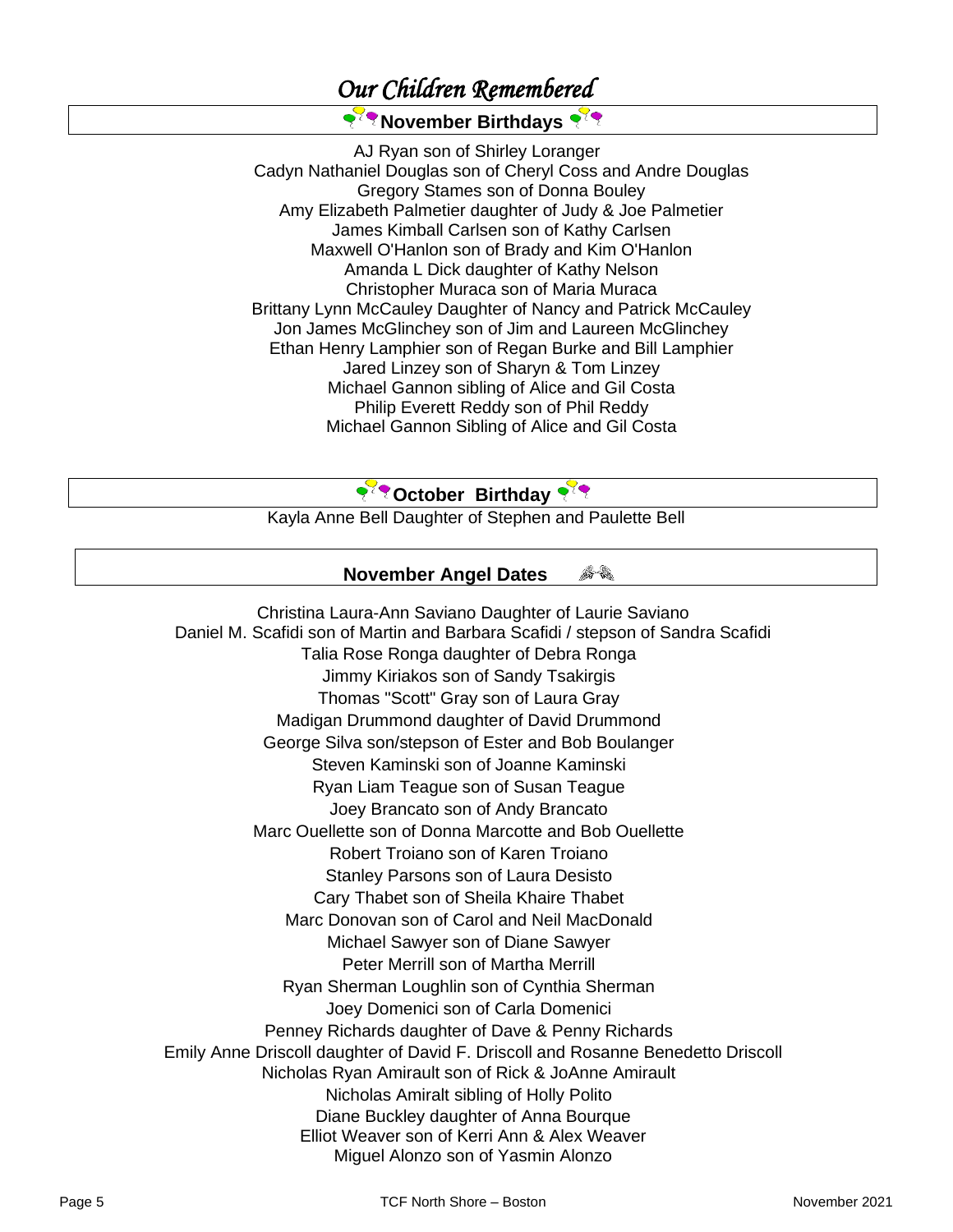| As a regular feature, the newsletter is used to acknowledge the Birthdays and Anniversaries of the death  <br>of our children/siblings at the request of parents/siblings. Permission must be given for us to print your<br>child's name. For privacy reasons we do not print dates. You only need to give permission once and we<br>will keep it on record. |  |  |  |  |  |
|--------------------------------------------------------------------------------------------------------------------------------------------------------------------------------------------------------------------------------------------------------------------------------------------------------------------------------------------------------------|--|--|--|--|--|
|                                                                                                                                                                                                                                                                                                                                                              |  |  |  |  |  |
| Parents: _________                                                                                                                                                                                                                                                                                                                                           |  |  |  |  |  |
| Send to: David Paul 48 Castle View Dr, Gloucester, MA 01930                                                                                                                                                                                                                                                                                                  |  |  |  |  |  |
| Note: If your child's information is missing or not correct please send the correct data to be posted in                                                                                                                                                                                                                                                     |  |  |  |  |  |

**Note:** If your child's information is missing or not correct please send the correct data to be posted in the next edition to: [tcfnoshorenews@gmail.com](mailto:tcfnoshorenews@gmail.com)

|                  | Our telephone friends are here to help you if you feel the need to connect<br>with someone outside of our usual meeting night. We are not<br>professionals – we are all bereaved parents seeking to find a way<br>through our grief.<br>Please be considerate in the timing of your calls to these volunteers. |              |
|------------------|----------------------------------------------------------------------------------------------------------------------------------------------------------------------------------------------------------------------------------------------------------------------------------------------------------------|--------------|
| <b>Beverly</b>   | Carmen Pope, son, 3 days, anencephaly; son, 11, boating accident                                                                                                                                                                                                                                               | 978-998-4087 |
| <b>Billerica</b> | Jeff Moore, son, 17, moped accident                                                                                                                                                                                                                                                                            | 978-663-8539 |
| Gloucester       | Melinda & David Paul, daughter, 20, sudden cardiac arrest                                                                                                                                                                                                                                                      | 978-771-6345 |
| Haverhill        | Crystal Chambers, sibling, 28, cause unknown                                                                                                                                                                                                                                                                   | 508-523-2810 |
| North Andover    | Catherine Olson, daughter, 27, pedestrian accident                                                                                                                                                                                                                                                             | 978-681-8341 |
| Salem, NH        | Regan Burke, son, 8, pneumonia/cardiac arrest                                                                                                                                                                                                                                                                  | 603-264-9391 |
| Winchester       | Reenie McCormack, son, 20, drowning                                                                                                                                                                                                                                                                            | 781-729-1878 |
| <b>Woburn</b>    | Nancy Whipple, son, 22 months, cancer                                                                                                                                                                                                                                                                          | 781-938-5840 |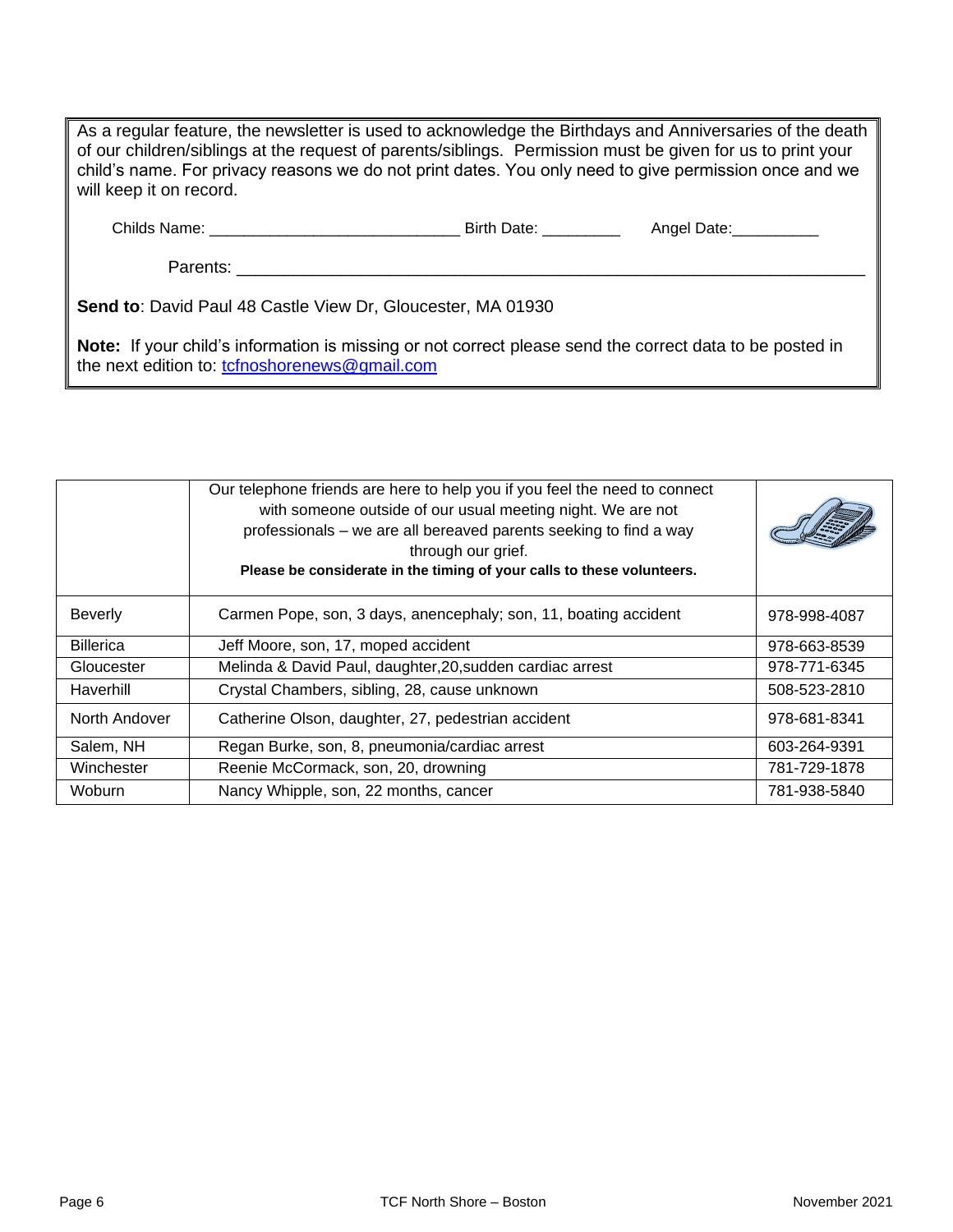

## **Love Notes**



In memory of *Brianna Lee Paul*, daughter of David and Melinda & sibling of Erin and Eden.

*Barry & Ferma Kipnes*



*This section is reserved for personal messages in memory of our children, grandchildren, and siblings. Donations received help to cover the operating costs of the chapter; monthly meetings, refreshments, newsletter mailing, etc. While not expected, any donations are always appreciated.*

## *Thank you to all who continue to leave donations in the box at every meeting*

Love Notes are a way to share a message in memory of your child/grandchild/sibling. Donations received with Love notes help with the cost of publication of this newsletter.

Please send your Love Notes with donation by mail to

**Bob Boulanger, 42 Chatham Rd. Billerica, MA 01821**, or give them to the leader at the monthly meetings. Please use the form below to assure notes are posted exactly as you want them. Love Notes for the next newsletter must be received by the **15th of the previous month.** 

Love Gifts for future dates may be sent at any time; month to be published: \_\_\_\_

**Love Gift from \_\_\_\_\_\_\_\_\_\_\_\_\_\_\_\_\_\_\_\_\_\_\_\_\_\_\_\_\_\_\_ In memory of \_\_\_\_\_\_\_\_\_\_\_\_\_\_\_\_\_\_\_\_\_\_\_\_\_\_\_\_\_\_\_\_\_\_\_\_\_\_\_\_\_\_**

 **\_\_\_\_\_\_\_\_\_\_\_\_\_\_\_\_\_\_\_\_\_\_\_\_\_\_\_\_\_\_\_\_\_\_\_\_\_\_\_\_\_\_\_\_\_\_\_\_\_\_\_\_\_\_\_\_\_\_\_\_\_\_\_\_\_\_\_\_\_\_\_\_\_\_\_\_\_\_\_\_\_\_\_\_\_\_\_\_\_\_**

**Message: \_\_\_\_\_\_\_\_\_\_\_\_\_\_\_\_\_\_\_\_\_\_\_\_\_\_\_\_\_\_\_\_\_\_\_\_\_\_\_\_\_\_\_\_\_\_\_\_\_\_\_\_\_\_\_\_\_\_\_\_\_\_\_\_\_\_\_\_\_\_\_\_\_\_\_\_\_\_\_\_\_\_\_\_\_\_\_\_\_**